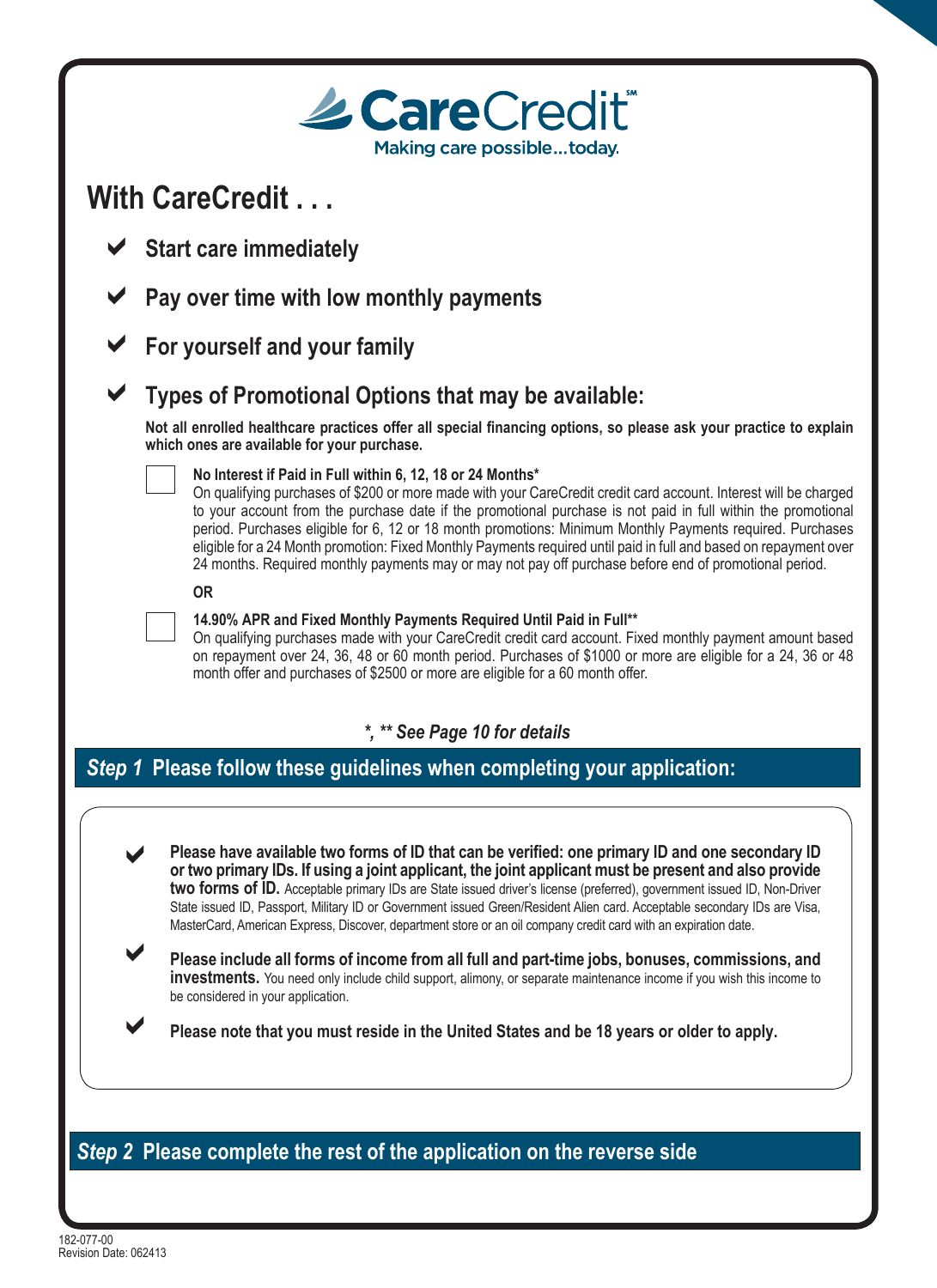

### **APPLICATION AND CREDIT CARD ACCOUNT AGREEMENT**

For Providers: **(800) 859-9975** For Patients/Clients: **(800) 365-8295**

Credit is extended by GE Capital Retail Bank<br>
Submit by Internet: **CARECREDIT.COM** 

**\*\* MARRIED WI Residents only:** If you are applying for an individual account and your spouse also is a WI resident, combine your and your spouse's financial information.

|                                |                                                             | <b>Office Merchant #</b> |                          |           |                                | Pre-Approval Offer                  |           |
|--------------------------------|-------------------------------------------------------------|--------------------------|--------------------------|-----------|--------------------------------|-------------------------------------|-----------|
| <b>ESTIMATED FEE \$</b>        |                                                             |                          |                          |           |                                | $\Box$ Accepted $\Box$ Refused Date |           |
|                                | Photo ID verified (initial): Applicant 1st ID Type / Number |                          | <b>Issuance State</b>    | Exp. Date | Applicant 2nd ID Type / Issuer |                                     | Exp. Date |
|                                |                                                             |                          |                          |           |                                |                                     |           |
|                                | Driver's License<br>$\Box$ State Issued                     | Federal Government       |                          |           |                                |                                     |           |
| Provided by                    | Account#                                                    |                          | Authorization # or Key # |           |                                | Approved Credit Limit               |           |
| <b>GE Capital Retail Bank:</b> |                                                             |                          |                          |           |                                |                                     |           |

### 1. APPLICANT INFORMATION: Please tell us about yourself. Please note that you must reside in the United States and be 18 years or older to apply.

| Name (First-Middle-Last) Please Print                                                                                                                                                                                                                    |                                                                                                                                                                                                                                                                      | Date of Birth         |                                                                                                                                                                                                    | Social Security Number                                                                                                                                                                                                                                                                                                                                                                                         |                    | Home Phone Number*              |                          |
|----------------------------------------------------------------------------------------------------------------------------------------------------------------------------------------------------------------------------------------------------------|----------------------------------------------------------------------------------------------------------------------------------------------------------------------------------------------------------------------------------------------------------------------|-----------------------|----------------------------------------------------------------------------------------------------------------------------------------------------------------------------------------------------|----------------------------------------------------------------------------------------------------------------------------------------------------------------------------------------------------------------------------------------------------------------------------------------------------------------------------------------------------------------------------------------------------------------|--------------------|---------------------------------|--------------------------|
|                                                                                                                                                                                                                                                          |                                                                                                                                                                                                                                                                      |                       |                                                                                                                                                                                                    |                                                                                                                                                                                                                                                                                                                                                                                                                |                    |                                 |                          |
| <b>Mailing Address</b>                                                                                                                                                                                                                                   | Apt.#                                                                                                                                                                                                                                                                | City                  | <b>State</b>                                                                                                                                                                                       | Zip                                                                                                                                                                                                                                                                                                                                                                                                            |                    | Cell/Other Phone Number*        |                          |
|                                                                                                                                                                                                                                                          |                                                                                                                                                                                                                                                                      |                       |                                                                                                                                                                                                    |                                                                                                                                                                                                                                                                                                                                                                                                                |                    |                                 |                          |
| Contact Person Name                                                                                                                                                                                                                                      | If the above address is a P.O. Box, you must provide a street address for yourself or a contact person.<br>Street Address (Street Name and Number)                                                                                                                   |                       |                                                                                                                                                                                                    | Your Address?<br>$\Box$<br>City                                                                                                                                                                                                                                                                                                                                                                                | $\Box$             | <b>Contact Person?</b><br>State | Zip                      |
| Housing Information<br><b>D</b> PARENTS/RELATIVE<br><b>OTHER</b><br>o OWN o RENT o                                                                                                                                                                       | <b>Nearest Relative Phone</b><br>Number*                                                                                                                                                                                                                             |                       | Alimony, child support or separate maintenance income need not be included unless relied upon for credit. You may include the monthly amount that you have available to spend from your assets. ** | Monthly Net Income<br>From All Sources                                                                                                                                                                                                                                                                                                                                                                         |                    | Employer's Phone Number*        |                          |
| E-Mail Address (optional)*                                                                                                                                                                                                                               |                                                                                                                                                                                                                                                                      |                       |                                                                                                                                                                                                    | *You authorize GE Capital Retail Bank ("GECRB") to contact you at each phone number you have provided. By providing a cell phone<br>number and/or email address, you agree to receive special offers, updates and account information, including text messages, from<br>CareCredit, LLC, providers that accept the CareCredit credit card and GE Capital Retail Bank. Standard text messaging rates may apply. |                    |                                 |                          |
|                                                                                                                                                                                                                                                          | 2. JOINT INFORMATION: An additional card will be issued to the person indicated below. The applicant (and joint applicant, if any) will be liable for all transactions made on the account including those made by any authori                                       |                       |                                                                                                                                                                                                    |                                                                                                                                                                                                                                                                                                                                                                                                                |                    |                                 |                          |
| Name (First-Middle-Last) Please Print                                                                                                                                                                                                                    |                                                                                                                                                                                                                                                                      | Date of Birth         |                                                                                                                                                                                                    | Social Security Number                                                                                                                                                                                                                                                                                                                                                                                         |                    | Home Phone Number*              |                          |
|                                                                                                                                                                                                                                                          |                                                                                                                                                                                                                                                                      |                       |                                                                                                                                                                                                    |                                                                                                                                                                                                                                                                                                                                                                                                                |                    |                                 |                          |
| <b>Mailing Address</b>                                                                                                                                                                                                                                   | Apt #                                                                                                                                                                                                                                                                | City                  | <b>State</b>                                                                                                                                                                                       | Zip                                                                                                                                                                                                                                                                                                                                                                                                            |                    | Cell/Other Phone Number*        |                          |
|                                                                                                                                                                                                                                                          |                                                                                                                                                                                                                                                                      |                       |                                                                                                                                                                                                    |                                                                                                                                                                                                                                                                                                                                                                                                                |                    |                                 |                          |
| Your Address?<br>Contact Person?<br>If the above address is a P.O. Box, you must provide a street address for yourself or a contact person.<br>$\Box$<br>$\Box$<br>Zip<br>State<br>Street Address (Street Name and Number)<br><b>Contact Person Name</b> |                                                                                                                                                                                                                                                                      |                       |                                                                                                                                                                                                    |                                                                                                                                                                                                                                                                                                                                                                                                                |                    |                                 |                          |
| Housing Information<br><b>D</b> PARENTS/RELATIVE<br>o OWN o RENT o<br><b>OTHER</b>                                                                                                                                                                       | Nearest Relative Phone<br>Number *                                                                                                                                                                                                                                   |                       | Alimony, child support or separate maintenance income need not be included unless relied upon for eredit. You may include the monthly amount that you have available to spend from your assets. ** | From All Sources                                                                                                                                                                                                                                                                                                                                                                                               | Monthly Net Income |                                 | Employer's Phone Number* |
| Joint Applicant ID Type / Number                                                                                                                                                                                                                         |                                                                                                                                                                                                                                                                      | <b>Issuance State</b> | Exp. Date                                                                                                                                                                                          | Joint Applicant 2nd ID Type / Issuer                                                                                                                                                                                                                                                                                                                                                                           |                    |                                 | Exp. Date                |
| Driver's License<br>State Issued<br>Federal Government                                                                                                                                                                                                   |                                                                                                                                                                                                                                                                      |                       |                                                                                                                                                                                                    |                                                                                                                                                                                                                                                                                                                                                                                                                |                    |                                 |                          |
| E-Mail Address (optional)*                                                                                                                                                                                                                               | *You authorize GE Capital Retail Bank ("GECRB") to contact you at each phone number you have provided. By providing a cell phone<br>number and/or email address, you agree to receive special offers, updates and account information, including text messages, from |                       |                                                                                                                                                                                                    |                                                                                                                                                                                                                                                                                                                                                                                                                |                    |                                 |                          |
| CareCredit, LLC, providers that accept the CareCredit credit card and GE Capital Retail Bank. Standard text messaging rates may apply.                                                                                                                   |                                                                                                                                                                                                                                                                      |                       |                                                                                                                                                                                                    |                                                                                                                                                                                                                                                                                                                                                                                                                |                    |                                 |                          |

### **3. APPLICANT and JOINT APPLICANT: We need your signature(s) below.**

By applying for this account or accepting a prescreen offer, I am asking GE Capital Retail Bank ("GECRB") to issue me a CareCredit Credit Card (the "Card"), and I agree that:

- I am providing the information in this application to GECRB, CareCredit LLC, and providers that accept the Card and program sponsors. GECRB may provide information<br>about me (even if my application is declined or my account
- 
- affiliates) so that they can create and update their records, and provide me with service and special offers.<br>GECRB may obtain information from others about me (including requesting reports from consumer reporting agencies
- phone plan.<br>• I have read and agree to the credit terms and other disclosures in this application, and I understand that if my application is approved or an account is opened, the GECRB credit card account agreement ("Agreement") will govern my account. Among other things, the Agreement: (1) includes a resolving a dispute with arbitration provision<br>that limits my rights unless I reject the provision by fo

#### **PLEASE SEE NEXT PAGE FOR RATES, FEES AND OTHER COST INFORMATION.**

Federal law requires GECRB to obtain, verify and record information that identifies you when you open an account. GECRB will use your name, address, date of birth, and other information for this purpose.

If I have been pre-approved, I request that you open the type of account for which I was pre-approved. I have read the Prescreen Disclosures, credit terms and other disclosures on<br>the next pages and have been provided my c

If you apply with a Joint Applicant, each of you will be jointly and individually responsible for obligations under the Agreement and by signing below, you each agree that you intend to apply for joint credit.

| Signature of Applicant |      | Signature of Joint Applicant (If Applicable) |      |
|------------------------|------|----------------------------------------------|------|
| (Please Do Not Print)  | Date | (Please Do Not Print)                        | Date |

PLEASE READ THE GE CAPITAL RETAIL BANK CREDIT CARD ACCOUNT AGREEMENT BEFORE SIGNING THIS APPLICATION.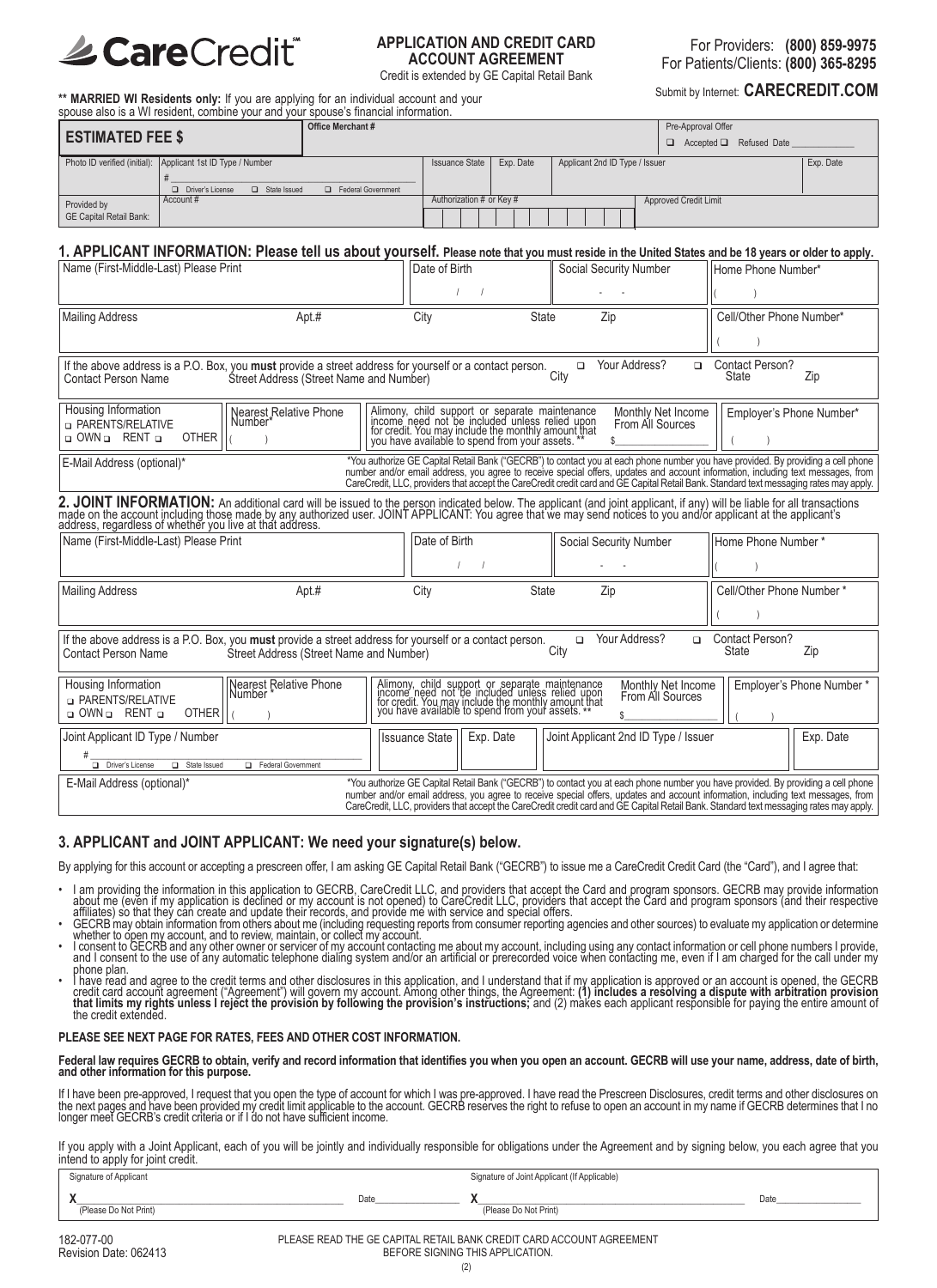### **GE CAPITAL RETAIL BANK Keep For Your Records SECTION I: RATES AND FEES TABLE CARECREDIT CREDIT CARD ACCOUNT AGREEMENT**

| <b>Interest Rates and Interest Charges</b>                                             |                                                                                                                                                                                                                                |  |  |  |
|----------------------------------------------------------------------------------------|--------------------------------------------------------------------------------------------------------------------------------------------------------------------------------------------------------------------------------|--|--|--|
| <b>Annual Percentage Rate (APR)</b><br>for Purchases                                   | 26.99%                                                                                                                                                                                                                         |  |  |  |
| <b>Paying Interest</b>                                                                 | Your due date is at least 23 days after the close of each billing cycle. We will not charge you any interest on non-promotional purchases if you pay your entire balance by the due date each month. We will begin charging in |  |  |  |
| <b>Minimum Interest Charge</b>                                                         | If you are charged interest, the charge will be no less than \$2.                                                                                                                                                              |  |  |  |
| <b>For Credit Card Tips from</b><br>the Consumer Financial<br><b>Protection Bureau</b> | To learn more about factors to consider when applying for or using a credit card, visit<br>the website of the Consumer Financial Protection Bureau at<br>http://www.consumerfinance.gov/learnmore.                             |  |  |  |
| <b>Fees</b>                                                                            |                                                                                                                                                                                                                                |  |  |  |
| <b>Penalty Fees</b>                                                                    |                                                                                                                                                                                                                                |  |  |  |
| • Late Payment                                                                         | Up to $$35$                                                                                                                                                                                                                    |  |  |  |
| • Returned Payment                                                                     | Up to $$35$                                                                                                                                                                                                                    |  |  |  |

**How We Will Calculate Your Balance:** We use a method called "daily balance". See your credit card account agreement for more details.

**Billing Rights:** Information on your rights to dispute transactions and how to exercise those rights is provided in your credit card account agreement.

### **Please read the following disclosure if you have received a pre-approval for a credit card**

**You can choose to stop receiving "prescreened" offers of credit from this and other companies by calling toll-free 1-888-567-8688. See PRESCREEN & OPT-OUT NOTICE below for more information about prescreened offers.**

*PRESCREEN & OPT-OUT NOTICE: This "prescreened" offer of credit is based on information in your credit report indicating that you meet certain criteria. This offer is not guaranteed if you do not meet our criteria. If you do not want to receive prescreened offers of credit from this and other companies, call the consumer reporting agencies toll-free, at 1-888-567-8688, write to: TransUnion LLC, Attn: Marketing Opt-Out, P.O. Box 505, Woodlyn, PA 19094-0505; Equifax Options, P.O. Box 740123, Atlanta, GA 30374-0123; or Experian Opt-Out, P.O. Box 919, Allen, TX 75013.*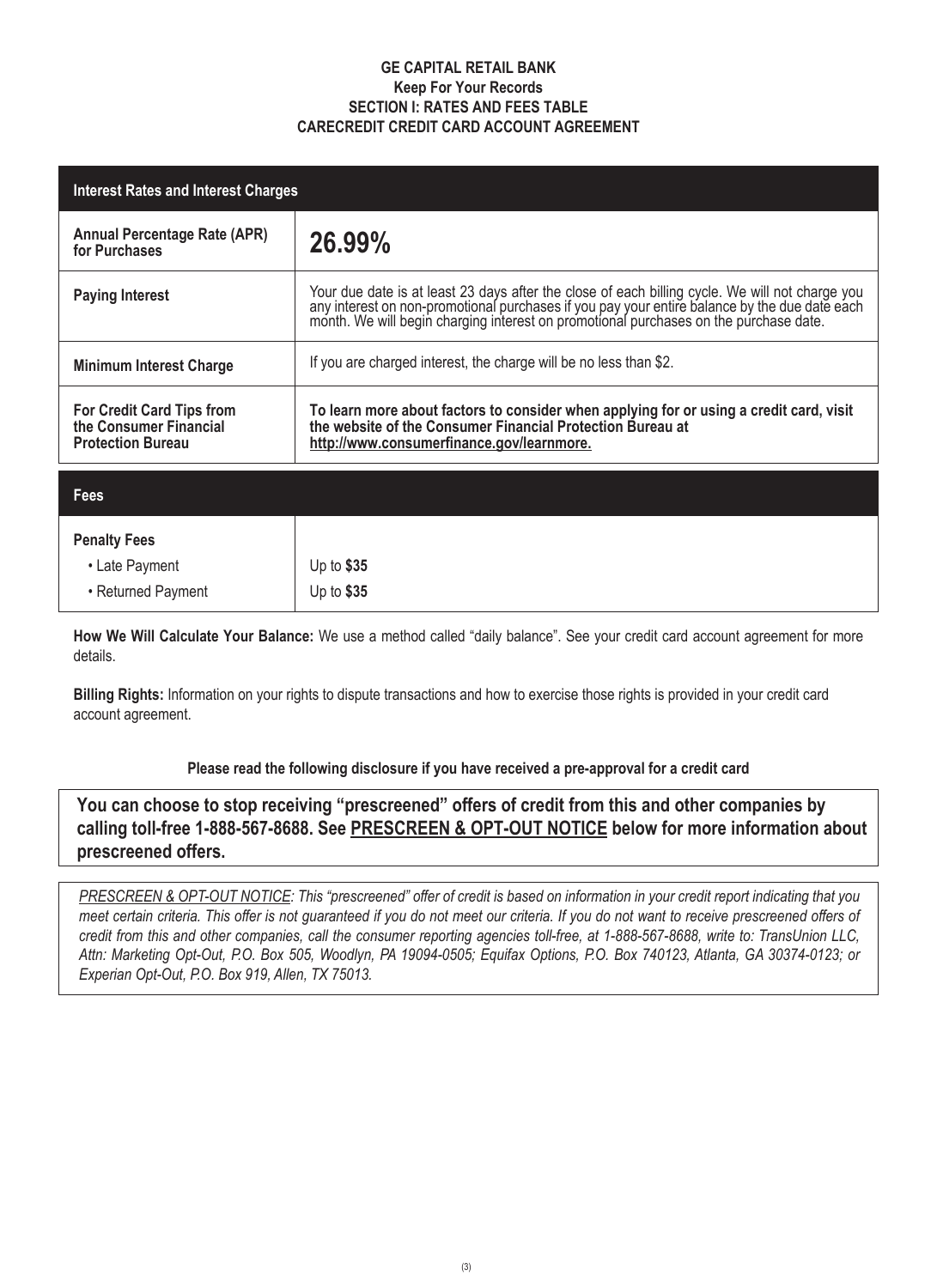### **SECTION II: RATES, FEES AND PAYMENT INFORMATION OF THE CARECREDIT CREDIT CARD ACCOUNT AGREEMENT**

| <b>How Interest Is Calculated</b>          |                                                                                                                                                                                                                                                                                                                                                                                                                                                                                                                                                                                                                                           |
|--------------------------------------------|-------------------------------------------------------------------------------------------------------------------------------------------------------------------------------------------------------------------------------------------------------------------------------------------------------------------------------------------------------------------------------------------------------------------------------------------------------------------------------------------------------------------------------------------------------------------------------------------------------------------------------------------|
| <b>Your Interest Rate</b>                  | We use a daily rate to calculate the interest on the balance on your account each day. The daily rate for purchases is the APR times<br>1/365. The daily rate for purchases is .07395% (APR 26.99%). Interest will be imposed in amounts or at rates not in excess of those<br>permitted by applicable law.                                                                                                                                                                                                                                                                                                                               |
| When We Charge Interest                    | We charge interest on your purchases from the date you make the purchase until you pay the purchase in full. See exceptions below.                                                                                                                                                                                                                                                                                                                                                                                                                                                                                                        |
|                                            | • We will not charge you interest during a billing cycle on any non-promotional purchases if:<br>You had no balance at the start of the billing cycle, OR<br>2. You had a balance at the start of the billing cycle and you paid that balance in full by the due date in that billing cycle.<br>We always charge interest on promotional purchases and their related fees from the date you ma                                                                                                                                                                                                                                            |
|                                            | We will credit, as of the start of the billing cycle, any payment you make by the due date that we allocate to non-promotional<br>purchases if:<br>You had no balance at the start of the previous billing cycle; OR<br>You had a balance at the start of the previous billing cycle and you paid that balance in full by the due date in the previous billing<br>2.<br>cycle.                                                                                                                                                                                                                                                            |
| <b>How We Calculate</b><br><b>Interest</b> | We figure the interest charge on your account separately for each balance type. We do this by applying the daily rate to the daily balance<br>for each day in the billing cycle. A separate daily balance is calculated for the following balance types, as applicable: purchases and<br>balances subject to different interest rates, plans or special promotions. See below f                                                                                                                                                                                                                                                           |
|                                            | 1. How to get the daily balance. We take the starting balance each day, add any new charges and fees, and subtract any payments or credits. This gives us the daily balance. Debt cancellation fees, if any, and late payment<br>2. How to get the daily interest amount. We multiply each daily balance by the daily rate that applies.<br>3. How to get the starting balance for the next day. We add the daily interest amount in step 2 to the daily balance f<br>4. How to get the interest charge for the billing cycle. We add all the daily interest amounts that were charged during the billing cycle<br>for each balance type. |
|                                            | We charge a minimum of \$2.00 of interest in any billing cycle in which you owe interest. Interest, as calculated above, is added as applicable to each balance type. Minimum interest charges in excess of the calculated inte                                                                                                                                                                                                                                                                                                                                                                                                           |
| <b>How Fees Work</b>                       |                                                                                                                                                                                                                                                                                                                                                                                                                                                                                                                                                                                                                                           |
| Late Payment Fee                           | We will charge this fee if we do not receive the total minimum payment due on your account by 5 p.m. (ET) on the due date. This fee is<br>equal to:                                                                                                                                                                                                                                                                                                                                                                                                                                                                                       |
|                                            | 1. \$25, if you have paid your total minimum payment due by the due date in each of the prior six billing cycles.<br>0R                                                                                                                                                                                                                                                                                                                                                                                                                                                                                                                   |
|                                            | 2. \$35, if you have failed to pay your total minimum payment due by the due date in any one or more of the prior six billing cycles.                                                                                                                                                                                                                                                                                                                                                                                                                                                                                                     |
|                                            | The late payment fee will not be more than the total minimum payment that was due.                                                                                                                                                                                                                                                                                                                                                                                                                                                                                                                                                        |
| <b>Returned Payment Fee</b>                | We will charge this fee if any check, other instrument, or electronic payment authorization you provide us in payment on your account, is<br>not honored upon first presentment. We will charge this fee even if the check, instr<br>fee is equal to:                                                                                                                                                                                                                                                                                                                                                                                     |
|                                            | 1. \$25, if your payments have been honored in each of the prior six billing cycles.<br>0R                                                                                                                                                                                                                                                                                                                                                                                                                                                                                                                                                |
|                                            | 2. \$35, if any payment has been dishonored upon first presentment in any one or more of the prior six billing cycles.                                                                                                                                                                                                                                                                                                                                                                                                                                                                                                                    |
|                                            | The returned payment fee will not be more than the total minimum payment that was due.                                                                                                                                                                                                                                                                                                                                                                                                                                                                                                                                                    |

#### **Minimum Payment Calculation**

Your total minimum payment is calculated as follows.

1. The sum of:

- a. The greater of either:
	- (i) \$25; or
	- (ii) 3.25% of the new balance shown on your billing statement (excluding any balance attributable to any special promotional purchase with a unique payment calculation); or
	- (iii ) The sum of 1% of your new balance shown on your billing statement (excluding any balance attributable to any special promotional purchase with a unique payment calculation) plus interest, late payment fees and returned payment fees charged in the current billing cycle; PLUS
- b. Any past due amounts; PLUS

c. Any payment due in connection with a special promotional purchase with a unique payment calculation.

We round up to the next highest whole dollar in figuring your total minimum payment. Your total minimum payment will never be more than your new balance.

#### **Special Promotional Financing Offer Information**

At times, we may offer you special financing promotions for certain transactions ("special promotions"). The terms of this Agreement apply to any special promotions. However, any special promotional terms that are different than the terms in this Agreement will be explained on promotional advertising or other disclosures provided to you. Below is a description of certain special promotions that may be offered, in addition to 14.90% APR promotions with a unique payment calculation.

| No Interest if Paid in Full Within 6 Months  | For each promotion, if the promotional balance is not paid in full within the                                                                            |
|----------------------------------------------|----------------------------------------------------------------------------------------------------------------------------------------------------------|
| No Interest if Paid in Full Within 12 Months | promotional period, interest will be imposed from the date of purchase at the<br>Purchase APR that applies to your account when the promotional purchase |
| No Interest if Paid in Full Within 18 Months | is made.                                                                                                                                                 |
| No Interest if Paid in Full Within 24 Months | At the time your account is opened, the Purchase APR is 26.99%.                                                                                          |

When you make a qualifying purchase under one of these promotions, no interest will be assessed on the purchase if you pay the following (the "promotional balance") in full within the applicable promotional period. If you do not, interest will be assessed on the promotional balance from the date of the purchase. Minimum or fixed monthly payments are required. Regular account terms apply to non-promotional purchases and, after promotion ends, to promotional purchases. Offers are subject to credit approval. These promotional offers may not be available at all times for all purchases. Please see any special promotion advertising or other disclosures provided to you for the full terms of any special promotion offered.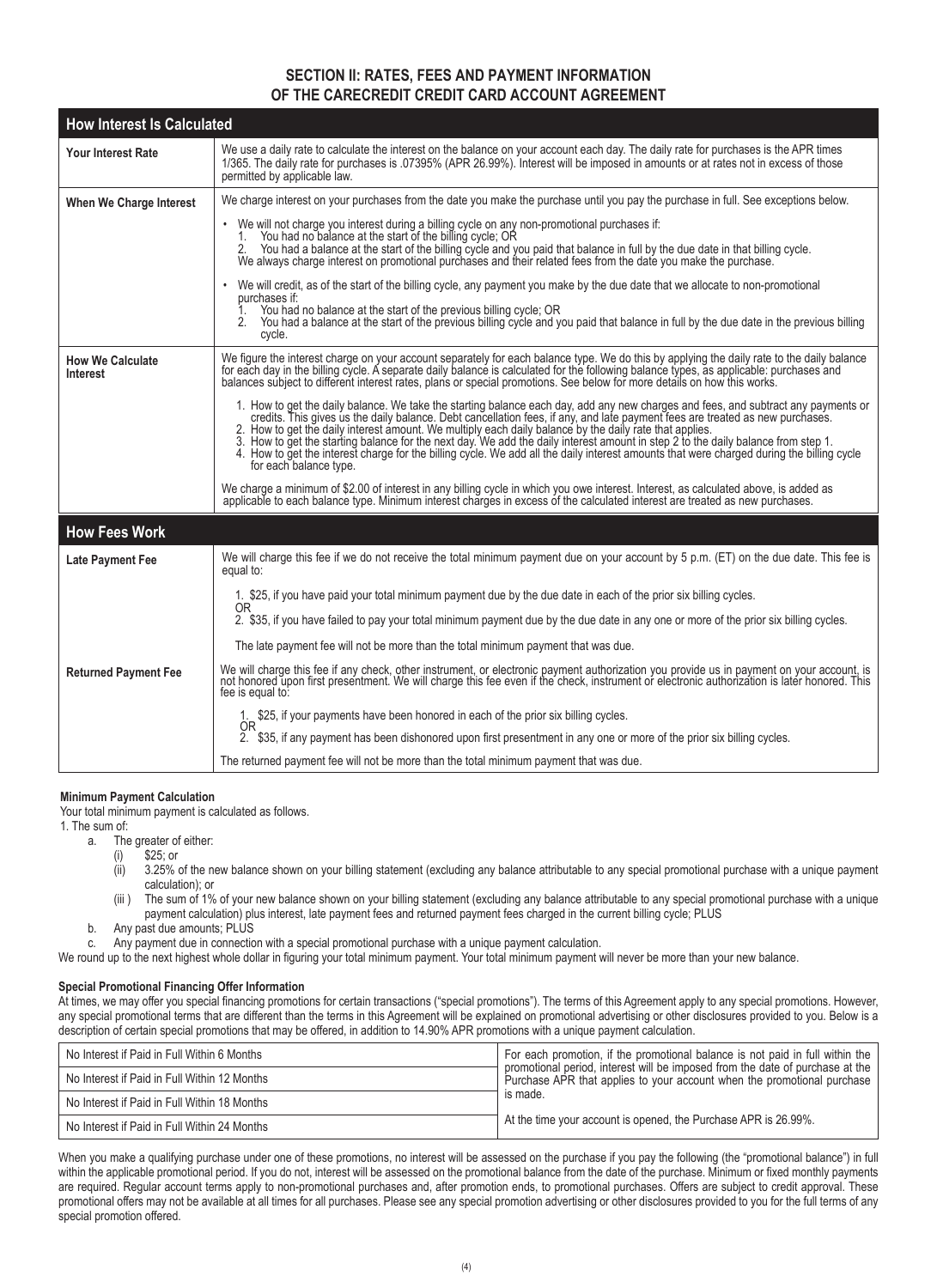#### **ABOUT THE CREDIT CARD ACCOUNT AGREEMENT**

**This Agreement.** This is an Agreement between you and GE Capital Retail Bank, 170 Election Road, Suite 125, Draper, UT 84020, for your credit card account. By opening or using your account, you agree to the terms of the entire Agreement. The entire Agreement includes the four sections of this document and the application you submitted to us in connection with the account. These documents replace any other agreement relating to your account that you or we made earlier or at the same time.

**Parties To This Agreement.** This Agreement applies to each account holder approved on the account and each of you is responsible for paying the full amount due, no matter which one uses the account. We may treat each of you as one account holder and may refer to each of you as "you" or "your". GE Capital Retail Bank may be referred to as "we", "us" or "our".

**Changes To This Agreement.** We may change, add or delete terms of this Agreement, including interest rates, fees and charges.

**Special Promotions.** The terms of this Agreement apply to any special promotion. However, any special promotional terms that are different than the terms in this Agreement will be explained on promotional advertising or other disclosures provided to you.

#### **HOW TO USE YOUR ACCOUNT/CARD**

**Use Of Your Account.** You may use your account only for lawful personal, family or household purposes. You may use your account for purchases from dealers/merchants/ retailers that accept the card.

**You Promise To Pay.** You promise to pay us for all amounts owed to us under this Agreement.

Your Responsibility. Each account holder will receive a card. You may not allow anyone else to use your account. If you do, or if you ask us to send a card to someone else, you will be responsible for paying for all charges resulting from their transactions.

**Purchase Limits.** To prevent fraud, we may limit the number or dollar amount of purchases you can make in any particular amount of time. We also may decline any particular charge on your account for any reason.

**Credit Limit.** You will be assigned a credit limit that we may increase or decrease from time to time. If we approve a purchase that makes you go over your credit limit, we do not give up any rights under this Agreement and we do not treat it as an increase in your credit limit.

#### **HOW AND WHEN TO MAKE PAYMENTS**

**When Payments Are Due.** You must pay at least the total minimum payment due on your account by 5 p.m. (ET) on the due date of each billing cycle. Payments received after 5 p.m. (ET) will be credited as of the next day. You may at any time pay, in whole or in part, the total unpaid balance without any additional charge for prepayment. If you have a balance subject to interest, earlier payment may reduce the amount of interest you will pay. We may delay making credit available on your account in the amount of your payment even though we will credit your payment when we receive it.

Payment Options. You can pay by mail, online or at certain dealers/merchants/retailers that accept the card and payments. We may allow you to make payments over the phone but we will charge you a fee to make expedited phone payments. Your payment must be made in U.S. dollars by physical or electronic check, money order or a similar instrument from a bank located in the United States.

**How To Make A Payment.** You must follow the instructions for making payments provided on your billing statement. If you do not, credit of your payment may be delayed up to five days. Your billing statement also explains how information on your check is used.

**Payment Allocation.** We will apply the required total minimum payment to balances on your account using any method we choose. Any payment you make in excess of the required total minimum payment will be applied to higher APR balances before lower APR balances. Applicable law may require or permit us to apply excess payments in a different manner in certain situations, such as when your account has a certain type of special promotion.

#### **INFORMATION ABOUT YOU**

**Using and Sharing Your Information.** When you applied for an account, you gave us, providers that accept the card and program sponsors information about yourself that we could share with each other. Providers that accept the card and program sponsors (and their respective affiliates) will use the information in connection with the credit program and for things like creating and updating their records and offering you special benefits. More information about how we use and share information is set forth in the privacy policy for your account.

**Address/Phone Change.** You agree to tell us right away if you change your address or phone number(s). We will contact you at the address or phone number in our records until we update our records with your new address or phone number.

**Consent to Communications.** You consent to us contacting you using all channels of communication and for all purposes. We will use the contact information you provide to us. You also consent to us and any other owner or servicer of your account contacting you using any communication channel. This may include text messages, automatic telephone dialing systems and/or an artificial or prerecorded voice. This consent applies even if you are charged for the call under your phone plan. You are responsible for any charges that may be billed to you by your communications carriers when we contact you.

**Telephone Monitoring.** For quality control, you allow us to listen to or record telephone calls between you and us.

#### **IMPORTANT INFORMATION ABOUT YOUR ACCOUNT**

**Closing Your Account.** You may close your account at any time by sending a letter to the address shown on your billing statement or calling customer service. We may close your account at any time, for any reason. If your account is closed, you must stop using it. You must still pay the full amount you owe and this Agreement will remain in effect until you do.

**Collection Costs.** If we ask an attorney who is not our salaried employee to collect your account, we may charge you our collection costs. These include court costs and reasonable attorneys' fees.

**Credit Bureau Reporting.** We may report information about your account to credit bureaus. Late payments, missed payments, or other defaults on your account may be shown in your credit report. Tell us if you think we reported wrong information about you to a credit bureau. Write to us at GE Capital Retail Bank, P.O. Box 965036, Orlando, FL 32896- 5036. Tell us what information is wrong and why you think it is wrong. If you have a copy of the credit report that includes the wrong information, send us a copy.

**Default.** You are in default if you make a late payment, do not follow any other term of this Agreement or become bankrupt or insolvent. If you default or upon your death, we may (a) request that you pay the full amount due right away, (b) take legal action to collect the amounts owed, and/or (c) take any other action allowed.

Disputed Amounts. The billing rights summary in section IV of this Agreement describes what to do if you think there is a mistake on your bill. If you send us correspondence about a disputed amount or payment, you must send it to the address for billing inquiries. We do not give up any rights under this Agreement if **we accept a payment marked "payment in full" or given with any other conditions or limitations.**

**Unauthorized Use.** If your card is lost, stolen or used without your consent, call us immediately at 866-396-8254. You will not be liable for unauthorized use on your account, but you will be responsible for all use by anyone you give your card to or allow to use your account.

#### **IMPORTANT INFORMATION ABOUT THIS AGREEMENT**

**Assignment**. We may sell, assign or transfer any or all of our rights or duties under this Agreement or your account, including our rights to payments. We do not have to give you prior notice of such action. You may not sell, assign or transfer any of your rights or duties under this Agreement or your account.

**Enforceability.** If any part of this Agreement is found to be void or unenforceable, all other parts of this Agreement will still apply.

**Governing Law.** Except as provided in the Resolving a Dispute with Arbitration section, this Agreement and your account are governed by federal law and, to the extent state law applies, the laws of Utah without regard to its conflicts of law principles. This Agreement has been accepted by us in Utah.

**Waiver.** We may give up some of our rights under this Agreement. If we give up any of our rights in one situation, we do not give up the same right in another situation.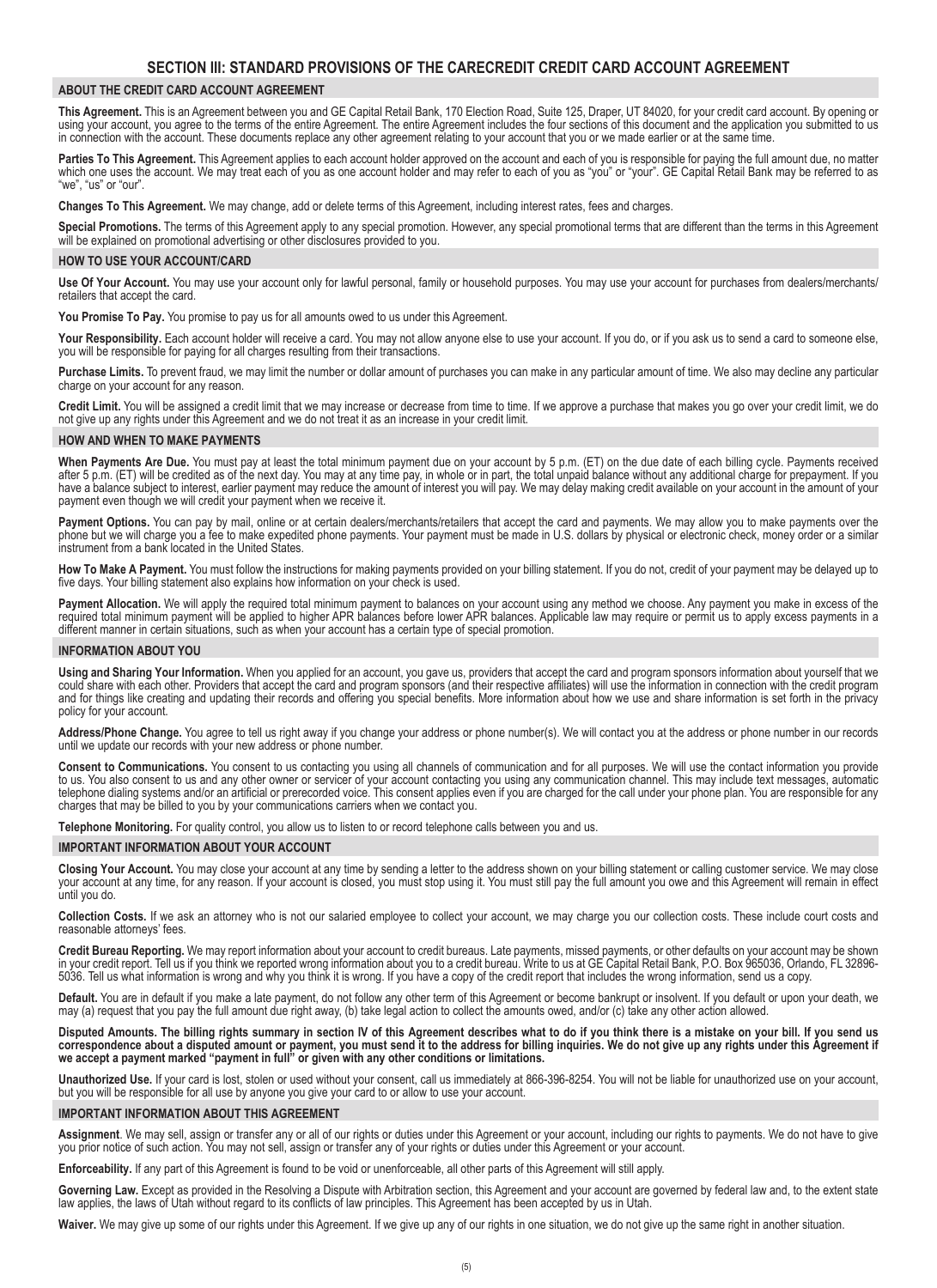#### **RESOLVING A DISPUTE WITH ARBITRATION**

PLEASE READ THIS SECTION CAREFULLY. IF YOU DO NOT REJECT IT. THIS SECTION WILL APPLY TO YOUR ACCOUNT. AND MOST DISPUTES BETWEEN YOU AND US WILL BE SUBJECT TO INDIVIDUAL ARBITRATION. THIS MEANS THAT: (1) NEITHER A COURT NOR A JURY WILL RESOLVE ANY SUCH DISPUTE; (2) YOU WILL NOT BE ABLE TO PARTICIPATE IN A CLASS ACTION OR SIMILAR PROCÈÉDING; (3) LESS INFORMATION WILL BE AVAILABLE; AND (4) APPEAL RIGHTS **WILL BE LIMITED.**

#### **• What claims are subject to arbitration**

- 1. If either you or we make a demand for arbitration, you and we must arbitrate any dispute or claim between you or any other user of your account, and us, our affiliates, agents and/or dealers/merchants/retailers that accept the card or program sponsors if it relates to your account, except as noted below.
- 2. We will not require you to arbitrate: (1) any individual case in small claims court or your state's equivalent court, so long as it remains an individual case in that court; or (2) a case we file to collect money you owe us. However, if you respond to the collection lawsuit by claiming any wrongdoing, we may require you to arbitrate.
- 3. Notwithstanding any other language in this section, only a court, not an arbitrator, will decide disputes about the validity, enforceability, coverage or scope of this section or any part thereof (including, without limitation, the next paragraph of this section and/or this sentence). However, any dispute or argument that concerns the validity or enforceability of the Agreement as a whole is for the arbitrator, not a court, to decide.

#### • **No Class Actions**

YOU AGREE NOT TO PARTICIPATE IN A CLASS, REPRESENTATIVE OR PRIVATE ATTORNEY GENERAL ACTION AGAINST US IN COURT OR ARBITRATION. ALSO, YOU MAY NOT BRING CLAIMS AGAINST US ON BEHALF OF ANY ACCOUNT HOLDER WHO IS NOT A ACCOUNT HOLDER ON YOUR ACCOUNT. AND YOU AGREE THAT ONLY ACCOUNT HOLDERS ON YOUR ACCOUNT MAY BE JOINED IN A SINGLE ARBITRATION WITH ANY CLAIM YOU HAVE.

If a court determines that this paragraph is not fully enforceable, only this sentence will remain in force and the remainder will be null and void, and the court's determination shall be subject to appeal. This paragraph does not apply to any lawsuit or administrative proceeding filed against us by a state or federal government agency even when such agency is seeking relief on behalf of a class of borrowers, including you. This means that we will not have the right to compel arbitration of any claim brought by such an agency.

#### • **How to start an arbitration, and the arbitration process**

- 1. The party who wants to arbitrate must notify the other party in writing. This notice can be given after the beginning of a lawsuit or in papers filed in the lawsuit. Otherwise, your notice must be sent to GE Capital Retail Bank, Legal Operation, P.O. Box 29110, Shawnee Mission, KS 66201, ATTN: ARBITRATION DEMAND. The party seeking arbitration must select an arbitration administrator, which can be either the American Arbitration Association (AAA), 1633 Broadway, 10th Floor, New York, NY 10019, www.adr.org, (800) 778-7879, or JAMS, 620 Eighth Avenue, 34th Floor, New York, NY 10018, www.jamsadr.com, (800) 352-5267. If neither administrator is able or willing to handle the dispute, then the court will appoint an arbitrator.
- 2. If a party files a lawsuit in court asserting claim(s) that are subject to arbitration and the other party files a motion with the court to compel arbitration, which is granted, it will be the responsibility of the party asserting the claim(s) to commence the arbitration proceeding.
- 3. The arbitration administrator will appoint the arbitrator and will tell the parties what to do next. The arbitrator must be a lawyer with at least ten years of legal experience. Once appointed, the arbitrator must apply the same law and legal principles, consistent with the FAA, that would apply in court, but may use different procedural rules. If the administrator's rules conflict with this Agreement, this Agreement will control.
- 4. The arbitration will take place by phone or at a reasonably convenient location. If you ask us to, we will pay all the fees the administrator or arbitrator charges, as long as we believe you are acting in good faith. We will always pay arbitration costs, as well as your legal fees and costs, to the extent you prevail on claims you assert against us in an arbitration proceeding which you have commenced.

#### • **Governing Law for Arbitration**

This Arbitration section of your Agreement is governed by the Federal Arbitration Act (FAA). Utah law shall apply to the extent state law is relevant under the FAA. The arbitrator's decision will be final and binding, except for any appeal right under the FAA. Any court with jurisdiction may enter judgment upon the arbitrator's award.

#### • **How to reject this section.**

You may reject this Arbitration section of your Agreement. If you do that, only a court may be used to resolve any dispute or claim. To reject this section, you must send us a notice within 60 days after you open your account or we first provided you with your right to reject this section. The notice must include your name, address and account number, and must be mailed to GE Capital Retail Bank, P.O. Box 965012, Orlando, FL 32896-5012. This is the only way you can reject **this section.**

#### **SECTION IV: OTHER IMPORTANT INFORMATION OF THE CARECREDIT CREDIT CARD ACCOUNT AGREEMENT**

### **STATE NOTICES**

#### **CALIFORNIA RESIDENTS**: If you are married, you may apply for a separate account.

NEW JERSEY RESIDENTS: Certain provisions of this Agreement are subject to applicable law. As a result, they may be void, unenforceable or inapplicable in some **jurisdictions. None of these provisions, however, is void, unenforceable or inapplicable in New Jersey.**

**NEW YORK RESIDENTS:** A consumer credit report may be obtained in connection with evaluating your application and subsequently in connection with updates, renewals, or extensions of credit for which this application is made. Upon your request, you will be informed whether a report was obtained, and if so, of the name and address of the consumer reporting agency. This Agreement will not become effective unless and until you or an authorized user signs a sales slip or memorandum evidencing a purchase or lease of property or services or the payment of a fine by use of your credit card and prior thereto you will not be responsible for any purchase or lease of property or services by use of your credit card after its loss or theft.

**OHIO RESIDENTS:** The Ohio laws against discrimination require that all creditors make credit equally available to all credit worthy customers, and that credit reporting agencies maintain separate credit histories on each individual upon request. The Ohio Civil Rights Commission administers compliance with this law.

**TENNESSEE RESIDENTS:** This Agreement will not become effective unless and until we have (1) provided the disclosures required pursuant to the federal Truth in Lending Act, (2) you or an authorized user uses the account, and (3) we extend credit to you for that transaction on your account.

**WISCONSIN RESIDENTS:** No provision of a marital property agreement, a unilateral statement under sec. 766.59, Wis. Stats., or a court decree under sec. 766.70, Wis. Stats., adversely affects the interest of the creditor unless the creditor, prior to the time credit is granted, is furnished a copy of the agreement, statement or decree or has actual knowledge of the adverse provision when the obligation to the creditor is incurred. Married residents of Wisconsin applying for an individual account must give us the name and address of their spouse if the spouse also is a Wisconsin resident, regardless of whether the spouse may use the card. Please provide this information **to us at P.O. Box 965033, Orlando, FL 32896-5033.**

Your signature on the application or sales slip (or online screen) for the initial purchase approved on this account represents your signature on this Agreement. It **is incorporated here by reference.**

**We have signed this Agreement as follows:**

Margaret M. Geene

Margaret Keane Chairman and CEO GE Capital Retail Bank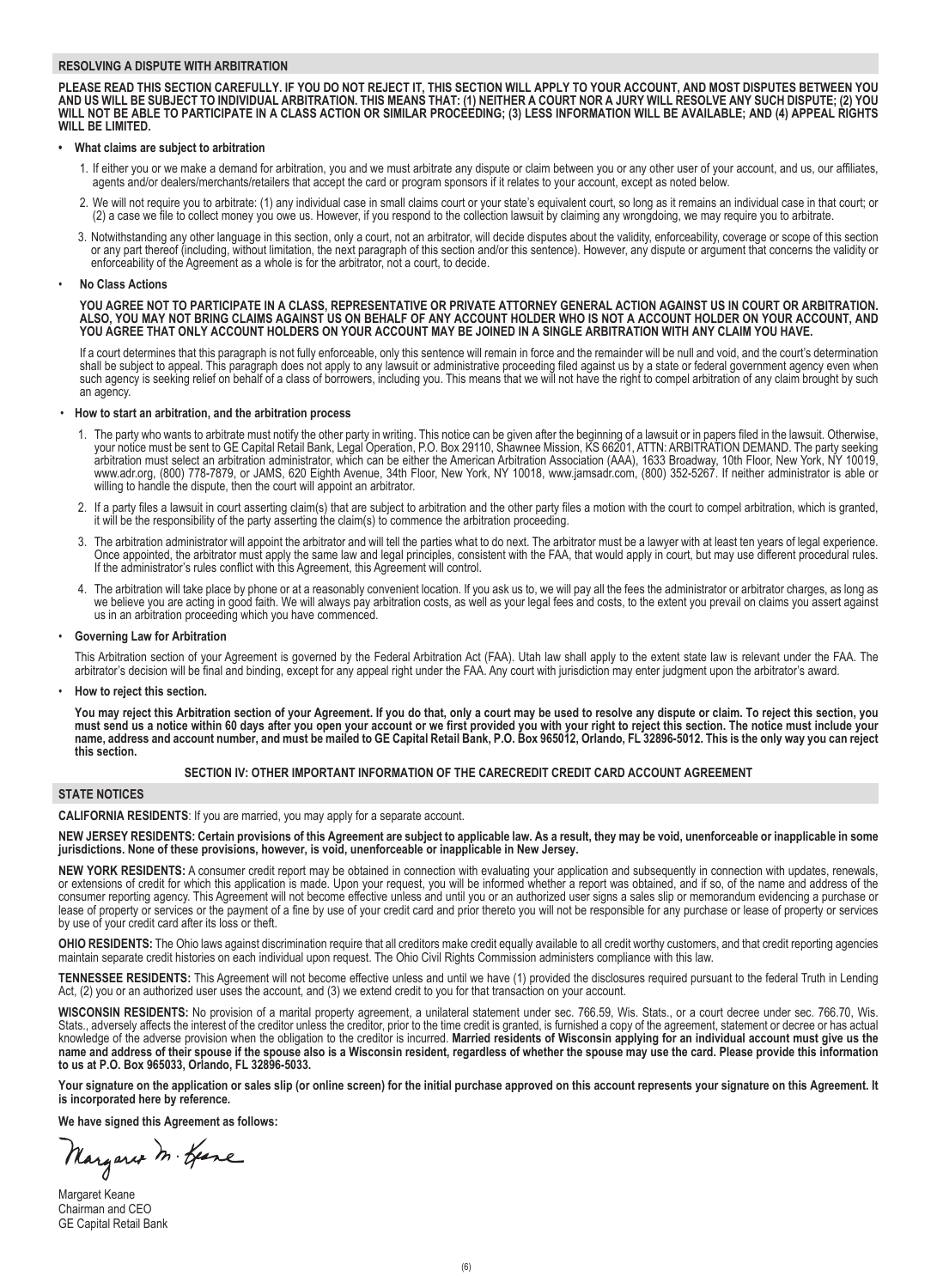#### **YOUR BILLING RIGHTS SUMMARY**

*Your Billing Rights: Keep this Document for Future Use*

This notice tells you about your rights and our responsibilities under the Fair Credit Billing Act.

*What To Do If You Find A Mistake On Your Statement*

If you think there is an error on your statement, write to us at:

GE Capital Retail Bank

P.O. Box 965035, Orlando, FL 32896-5035

In your letter, give us the following information:

- *Account information:* Your name and account number.
- *Dollar amount:* The dollar amount of the suspected error.

• *Description of problem*: If you think there is an error on your bill, describe what you believe is wrong and why you believe it is a mistake.

You must contact us:

- Within 60 days after the error appeared on your statement.
- At least 3 business days before an automated payment is scheduled, if you want to stop payment on the amount you think is wrong.

You must notify us of any potential errors *in writing.* You may call us, but if you do we are not required to investigate any potential errors and you may have to pay the amount in question.

*What Will Happen After We Receive Your Letter*

When we receive your letter, we must do two things:

- 1. Within 30 days of receiving your letter, we must tell you that we received your letter. We will also tell you if we have already corrected the error.
- 2. Within 90 days of receiving your letter, we must either correct the error or explain to you why we believe the bill is correct.

While we investigate whether or not there has been an error:

- We cannot try to collect the amount in question, or report you as delinquent on that amount.
- The charge in question may remain on your statement, and we may continue to charge you interest on that amount.
- While you do not have to pay the amount in question, you are responsible for the remainder of your balance.
- We can apply any unpaid amount against your credit limit.

After we finish our investigation, one of two things will happen:

- *If we made a mistake:* You will not have to pay the amount in question or any interest or other fees related to that amount.
- *If we do not believe there was a mistake:* You will have to pay the amount in question, along with applicable interest and fees. We will send you a statement of the amount you owe and the date payment is due. We may then report you as delinquent if you do not pay the amount we think you owe.

If you receive our explanation but still believe your bill is wrong, you must write to us within *10 days* telling us that you still refuse to pay. If you do so, we cannot report you as delinquent without also reporting that you are questioning your bill. We must tell you the name of anyone to whom we reported you as delinquent, and we must let those organizations know when the matter has been settled between us.

If we do not follow all of the rules above, you do not have to pay the first \$50 of the amount you question even if your bill is correct.

*Your Rights If You Are Dissatisfied With Your Credit Card Purchases*

If you are dissatisfied with the goods or services that you have purchased with your credit card, and you have tried in good faith to correct the problem with the merchant, you may have the right not to pay the remaining amount due on the purchase.

To use this right, all of the following must be true:

1. The purchase must have been made in your home state or within 100 miles of your current mailing address, and the purchase price must have been more than \$50. (Note: Neither of these are necessary if your purchase was based on an advertisement we mailed to you, or if we own the company that sold you the goods or services.)

2. You must have used your credit card for the purchase. Purchases made with cash advances from an ATM or with a check that accesses your credit card account do not qualify.

3. You must not yet have fully paid for the purchase.

If all of the criteria above are met and you are still dissatisfied with the purchase, contact us in writing at:

GE Capital Retail Bank

P.O. Box 965035, Orlando, FL 32896-5035

While we investigate, the same rules apply to the disputed amount as discussed above. After we finish our investigation, we will tell you our decision. At that point, if we think you owe an amount and you do not pay, we may report you as delinquent.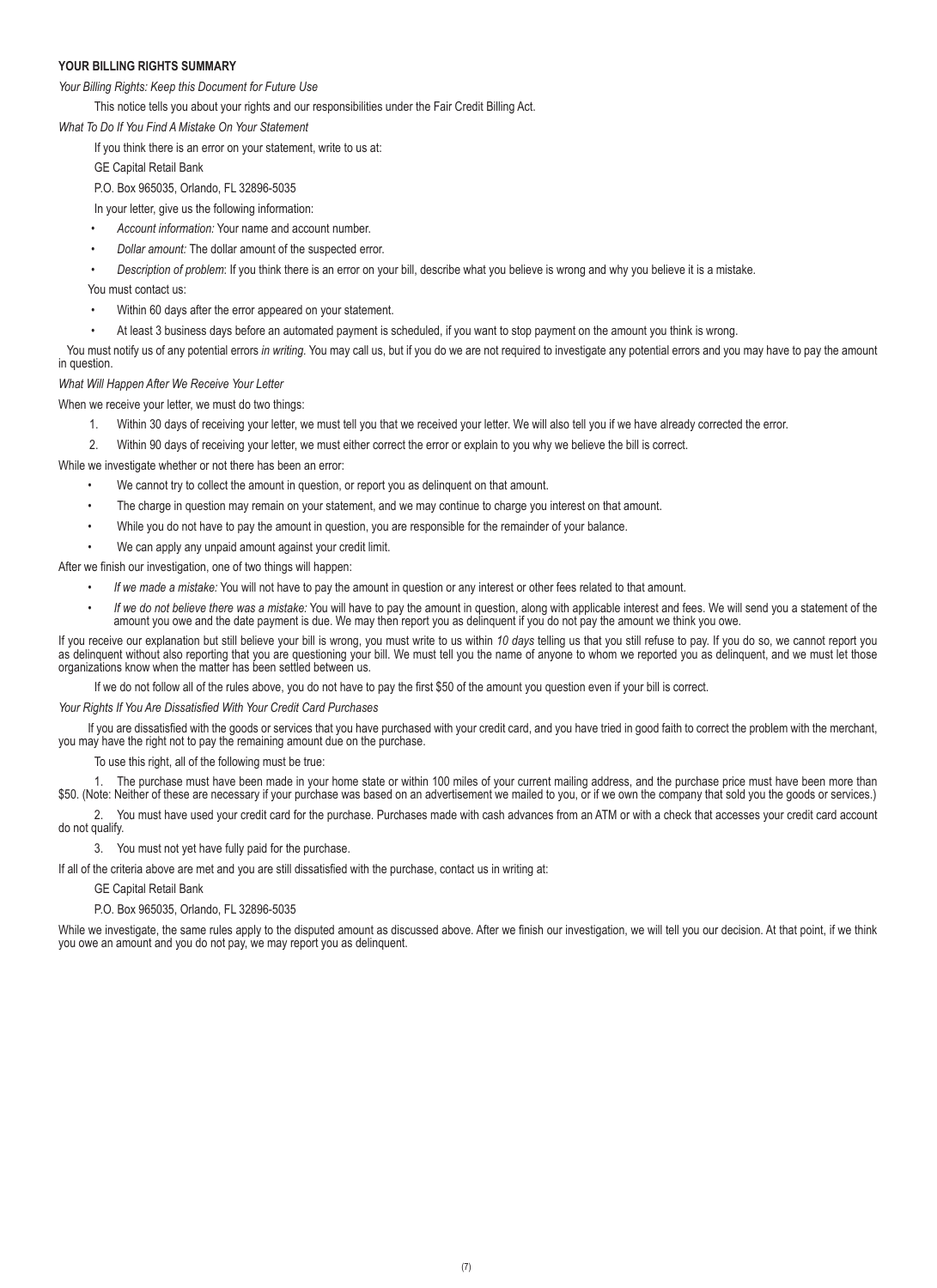### **PRIVACY POLICY**

| <b>FACTS</b> | WHAT DOES GE CAPITAL RETAIL BANK DO<br>WITH YOUR PERSONAL INFORMATION?                                                                                                                                                                                                                                                  |
|--------------|-------------------------------------------------------------------------------------------------------------------------------------------------------------------------------------------------------------------------------------------------------------------------------------------------------------------------|
| Why?         | Financial companies choose how they share your personal information. Federal law gives consumers the right<br>to limit some but not all sharing. Federal law also requires us to tell you how we collect, share, and protect your<br>personal information. Please read this notice carefully to understand what we do.  |
| What?        | The types of personal information we collect and share depend on the product or service you have with us.<br>This information can include:<br>Social Security number and income<br>Account balances and payment history<br>Credit history and credit scores                                                             |
| How?         | All financial companies need to share customers' personal information to run their everyday business. In the<br>section below, we list the reasons financial companies can share their customers' personal information; the<br>reasons GE Capital Retail Bank chooses to share; and whether you can limit this sharing. |

| Reasons we can share your personal information                                                                                                                                          | <b>Does GE Capital</b><br><b>Retail</b><br><b>Bank share?</b> | Can you limit<br>this sharing? |
|-----------------------------------------------------------------------------------------------------------------------------------------------------------------------------------------|---------------------------------------------------------------|--------------------------------|
| For our everyday business purposes-<br>such as to process your transactions, maintain your account(s), respond to court orders<br>and legal investigations, or report to credit bureaus | Yes                                                           | No                             |
| For our marketing purposes-<br>to offer our products and services to you                                                                                                                | Yes                                                           | <b>No</b>                      |
| For joint marketing with other financial companies                                                                                                                                      | Yes                                                           | <b>No</b>                      |
| For our affiliates' everyday business purposes-<br>information about your transactions and experiences                                                                                  | Yes                                                           | No                             |
| For our affiliates' everyday business purposes-<br>information about your creditworthiness                                                                                              | Yes                                                           | Yes                            |
| For our affiliates to market to you                                                                                                                                                     | Yes                                                           | Yes                            |
| For nonaffiliates to market to you                                                                                                                                                      | Yes                                                           | Yes*                           |

| To limit our<br>sharing | Call 877-905-2097 — our menu will prompt you through your choice(s).<br>Please note:<br>If you are a new customer, we can begin sharing your information 30 days from the date we sent this notice.<br>When you are no longer our customer, we continue to share your information as described in this notice.<br>However, you can contact us at any time to limit our sharing. |
|-------------------------|---------------------------------------------------------------------------------------------------------------------------------------------------------------------------------------------------------------------------------------------------------------------------------------------------------------------------------------------------------------------------------|
| Questions?              | Call 877-905-2097.                                                                                                                                                                                                                                                                                                                                                              |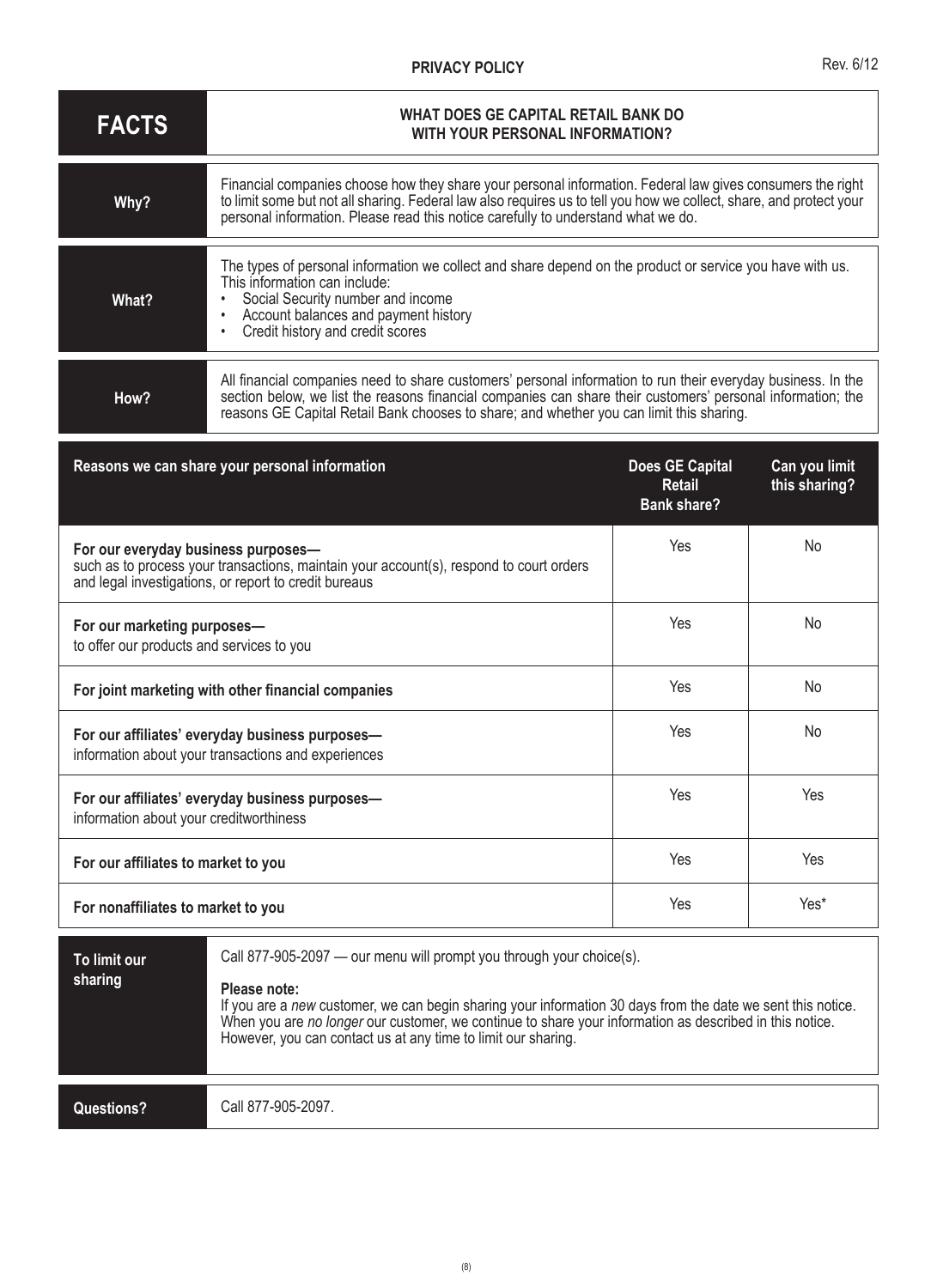|                                                                                          | What we do                                                                                                                                                                                                                                                                                                                                                                                               |
|------------------------------------------------------------------------------------------|----------------------------------------------------------------------------------------------------------------------------------------------------------------------------------------------------------------------------------------------------------------------------------------------------------------------------------------------------------------------------------------------------------|
| <b>How does GE Capital Retail</b><br>Bank protect my personal<br>information?            | To protect your personal information from unauthorized access and use, we use security<br>measures that comply with federal law. These measures include computer safeguards and<br>secured files and buildings.                                                                                                                                                                                          |
| <b>How does GE Capital Retail</b><br><b>Bank collect my personal</b><br>information?     | We collect your personal information, for example, when you<br>• open an account or give us your contact information<br>• provide account information or pay your bills<br>• use your credit card<br>We also collect your personal information from others, such as credit bureaus, affiliates, or<br>other companies.                                                                                   |
| Why can't I limit all sharing?                                                           | Federal law gives you the right to limit only<br>· sharing for affiliates' everyday business purposes—information about your creditworthiness<br>· affiliates from using your information to market to you<br>• sharing for nonaffiliates to market to you<br>State laws and individual companies may give you additional rights to limit sharing.<br>See below for more on your rights under state law. |
| What happens when I limit<br>sharing for an account I hold<br>jointly with someone else? | Your choices will apply to everyone on your account.                                                                                                                                                                                                                                                                                                                                                     |
|                                                                                          | <b>Definitions</b>                                                                                                                                                                                                                                                                                                                                                                                       |
| <b>Affiliates</b>                                                                        | Companies related by common ownership or control. They can be financial and nonfinancial<br>companies.<br>• Our affiliates include companies with a GE, General Electric or Monogram name; financial<br>companies such as General Electric Capital Corporation and Monogram Credit Services;<br>and nonfinancial companies, such as General Electric Company.                                            |
| <b>Nonaffiliates</b>                                                                     | Companies not related by common ownership or control. They can be financial and<br>nonfinancial companies.                                                                                                                                                                                                                                                                                               |

**Page 2**

| Nonaffiliates we share with can include direct marketing companies and the retailer named<br>on your account. |
|---------------------------------------------------------------------------------------------------------------|
|                                                                                                               |

**Joint marketing A** formal agreement between nonaffiliated financial companies that together market financial products or services to you. • *Our joint marketing partners include insurance companies.*

## **Other important information**

We follow state law if state law provides you with additional privacy protections. For instance, if (and while) your billing address is in Vermont, we will treat your account as if you had exercised the opt-out choice described above and you do not need to contact us to opt-out. If you move from Vermont and you wish to restrict us from sharing information about you as provided in this notice, you must then contact us to exercise your opt-out choice.

\*Please keep in mind that, as permitted by federal law, we share information about you with Dealers, Retailers, Merchants, Providers and Contractors that accept the card and program sponsors in connection with maintaining and servicing the GE Capital Retail Bank credit card program, including for Dealers, Retailers, Merchants, Providers and Contractors that accept the card and program sponsors to market to you. If you opt out of sharing with nonaffiliates, your opt out will not prohibit us from sharing your information with providers that accept the card and program sponsors.

The above notice applies only to the consumer credit card account covered by the attached GE Capital Retail Bank Credit Card Account Agreement and does not apply to any other accounts you have with us. It replaces our previous privacy notice disclosures to you. We can change our privacy policy at any time and will let you know if we do if/as required by applicable law.

For helpful information about identity theft, visit the Federal Trade Commission's (FTC) consumer website at http://www.ftc.gov/idtheft.

(9)